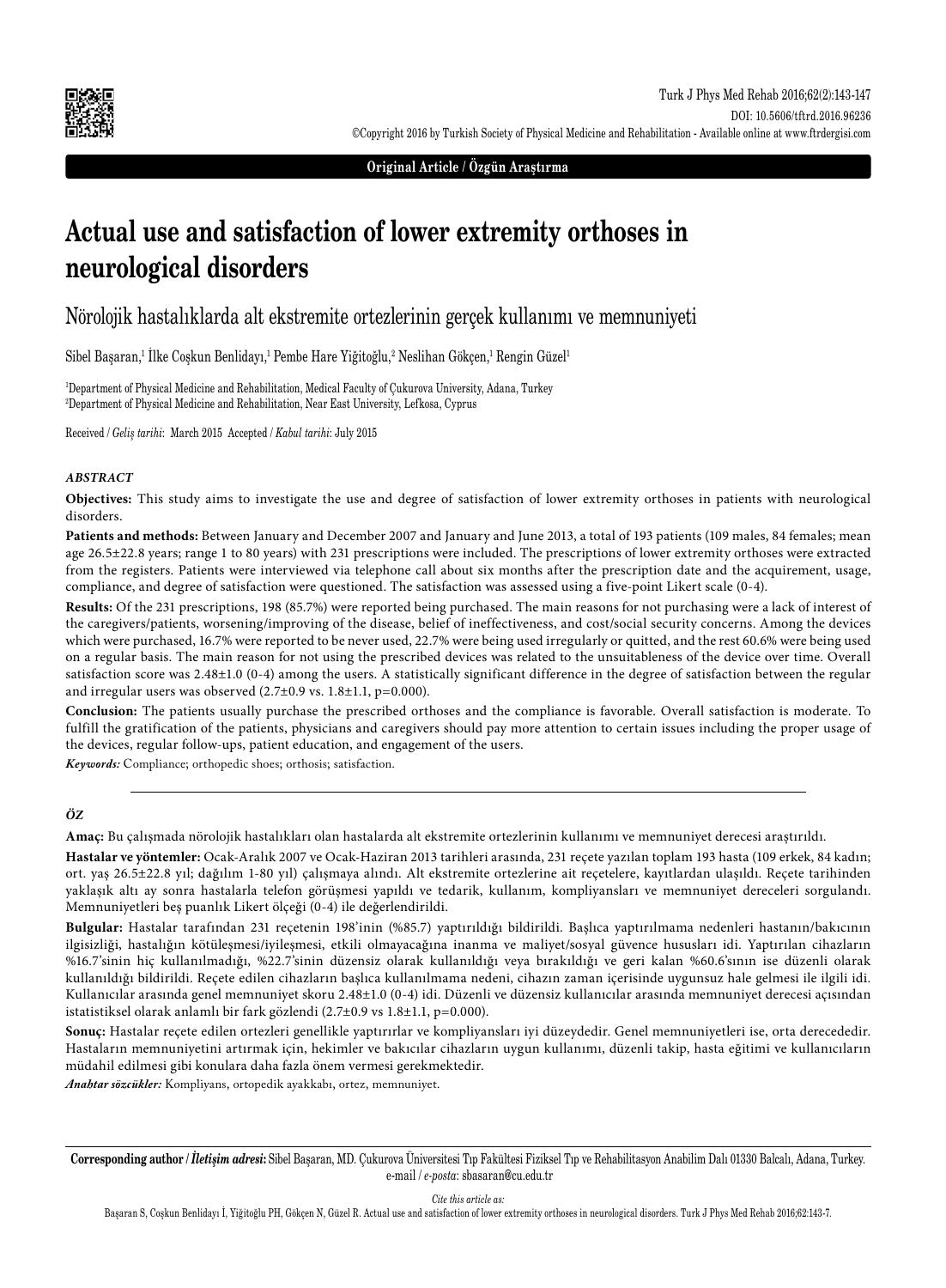The lower extremity orthoses are prescribed for a variety of disorders in rehabilitation and rheumatology clinics.[1] The main indications for the lower extremity orthoses are neuromuscular dysfunction, osteoarthritis of the knee or ankle, and foot disorders.[1,2] Orthoses [including the ankle foot orthoses (AFOs), knee ankle foot orthoses (KAFOs), orthopedic shoes (OS), braces, and insoles] are used for aforementioned indications to improve walking ability, prevent contractures, correct, or minimize the progression of deformities.[3] Nevertheless, without a fully acceptance of the orthoses by patients, it would be challenging to achieve favorable outcomes. Fitting problems, overweight of the device, difficulty in donning and doffing, and lack of interest of the caregivers may hinder or obstruct the satisfaction, compliance and, acceptance, eventually.

In the literature, the satisfaction, use and compliance rates regarding the lower extremity orthoses have been addressed in a limited way.<sup>[4,5]</sup> The primary aim of this study was to investigate the usage rate of lower extremity orthoses among the patients attending a physical medicine and rehabilitation clinic. The secondary objectives were to determine the degree of satisfaction and compliance among the users and to elucidate the reasons for refusal in patients not wearing their prescribed devices.

# **PATIENTS AND METHODS**

Neurologically disabled patients who were prescribed lower extremity orthoses and OS between two separate time periods (January and December 2007 and January and June 2013) were investigated. Data regarding the diagnoses and prescribed devices were extracted from the registers. A total of 617 prescriptions for 464 patients were identified. Due to the missing data in the registries and contact problems, a total of 193 patients (109 males, 84 females; mean age 26.5±22.8 years; range 1 to 80 years) with 231 AFO, KAFO, and OS prescriptions were included in this study. The contact information of the patients was obtained from the registers. The patients without any contact information in records and those who were unable to be reached via phone call were excluded. The flowchart of the study is illustrated in Figure 1.

The demographic variables including age, sex, and education status as well as the information on the diagnosis and type of the prescribed device were noted. All patients were interviewed via telephone call about six months after the prescription date. The patients were interviewed according to a self-designed multiitem questionnaire. During the telephone interview, the patients were initially asked whether they purchased the prescribed device or not. The patients who did not purchase the device were interviewed regarding the main reason for it: *(i)* lack of interest of the caregivers/ patients, *(ii)* belief of ineffectiveness, *(iii)* cost and social security concerns, *(iv)* cosmetic reasons, and *(v)* exitus of the patient. Those who purchased their devices were interviewed further regarding the usage (never used, quitted using/irregular usage, and regular use). Non-users/irregular users were asked for stating one of the following reasons for not using the device: *(i)* not fitting properly, *(ii)* difficulty in donning/ doffing, *(iii)* not appreciating the possible benefits, *(iv)* overweight of the device, *(v)* unsuitableness of the device over time (child's growing up, patients' recovery, wearing off the device), *(vi)* worsening/ improving of the disease and/or exitus of the patient, *(vii)* cosmetic reasons, and *(viii)* other reasons. Among the regular users, on the other hand, the degree of satisfaction was assessed using a five-point Likert scale (0: very dissatisfied, 1: dissatisfied, 2: somewhat satisfied, 3: satisfied, and 4: very satisfied).

### **Statistical analysis**

Statistical analysis was performed by PASW version 17.0 software (SPSS Inc., Chicago, IL, USA). The normality of the variables was analyzed. The Mann-Whitney U and Kruskal-Wallis tests were used to analyze abnormally distributed variables between the user groups. The data were expressed in mean ± standard deviation. A *p* value of <0.05 was considered statistically significant.

# **RESULTS**

The demographic characteristics of the study group are shown in Table 1. Among the adult patients

|  |  |  |  | Table 1. The demographic characteristics of the patients |  |  |
|--|--|--|--|----------------------------------------------------------|--|--|
|--|--|--|--|----------------------------------------------------------|--|--|

| Variable                 | n   | $\%$ | Mean±SD         |
|--------------------------|-----|------|-----------------|
| Age (years)              |     |      | $26.5 \pm 22.8$ |
| Sex                      |     |      |                 |
| Male                     | 109 |      |                 |
| Female                   | 84  |      |                 |
| Education status (year)* |     |      | $7.1 + 4.3$     |
| Diagnosis                |     |      |                 |
| Cerebral palsy           | 64  | 33.2 |                 |
| Post-stroke hemiplegia   | 43  | 22.3 |                 |
| Polyneuropathy           | 31  | 16.1 |                 |
| Spinal cord injury       | 16  | 8.3  |                 |
| Neuromuscular diseases   | 11  | 5.7  |                 |
| Traumatic brain injury   | 3   | 1.6  |                 |
| Other disorders          | 25  | 13   |                 |
|                          |     |      |                 |

SD: Standard deviation; \* Full-time educated years in adult patients (≥18 years).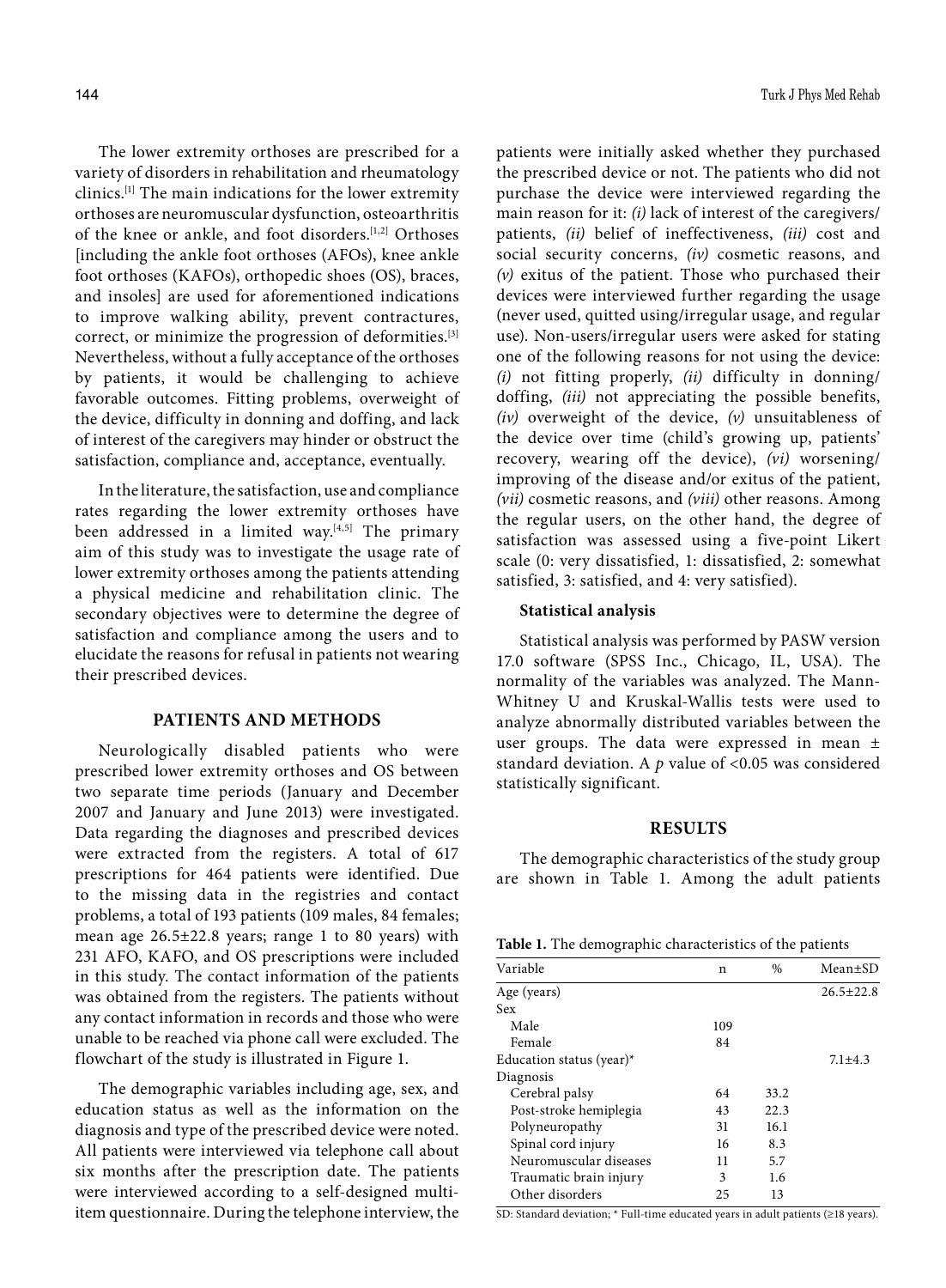

**Figure 1.** Flowchart of the study.

 $(\geq 18$  years old), the mean full-time education duration was 7.1±4.3 years. For orthotic prescriptions, the diagnosis were listed in Table 1. Among the prescribed orthoses, 54.5%, 18.2%, and 27.3% were AFO, KAFO, and OS, respectively.

Among 231 prescriptions, 198 (85.7%) were reported to be purchased. The main reasons for not purchasing the orthoses are listed in Table 2. Of the devices which were purchased, 16.7% were reported to be never used, 22.7% were being used irregularly or quitted, and the rest 60.6% (n=120) were being used on a regular basis. The most common diagnoses of the patients who never used their orthoses were polyneuropathy, post-stroke hemiplegia syndrome, cerebral palsy, spinal cord injury, other disorders and neuromuscular diseases. The reasons for not using or irregular use of the prescribed devices are also shown in Table 3.

The overall satisfaction score among the users was 2.48±1.0 (0-4). Based on the prescribed orthoses (AFO, KAFO, and OS), the satisfaction scores of the

**Table 2.** The main reasons for not purchasing the orthoses

| Reason                                  |    | $\frac{0}{0}$ |
|-----------------------------------------|----|---------------|
| Lack of interest of caregivers/patients | 21 | 63.6          |
| Worsening/improving of the disease      |    |               |
| and/or exitus of the patient            | 5  | 15.2.         |
| Belief of ineffectiveness               | 4  | 12.1          |
| Cost and social security concerns       |    | 9.1           |

patients were  $2.3\pm1.1$ ,  $2.8\pm0.8$  and  $2.6\pm0.9$ , respectively, indicating no statistically significant difference among the users  $(p=0.12)$ .

We also analyzed the overall satisfaction of the patients according to the regular and irregular usage of the orthoses and found no statistically significant difference in the degree of satisfaction (2.7±0.9 vs. 1.8±1.1, p=0.000). Besides, the satisfaction was analyzed separately for each orthosis group and a significant difference was found among the regular and irregular users of AFO and OS (p=0.000 vs. p=0.03). However, the degree of satisfaction did not differ between the regular and irregular KAFO users (p=0.75).

## **DISCUSSION**

The use of lower extremity orthoses has become part of the rehabilitation strategy of neurologically

**Table 3.** The main reasons for not using/irregular use of the prescribed orthoses

| Reason                                 | n  | $\%$ |
|----------------------------------------|----|------|
| Unsuitableness of the device over time | 36 | 46.2 |
| Not fitting properly                   | 17 | 21.8 |
| Not appreciating the possible benefits | 9  | 11.5 |
| Difficulty in donning/doffing          | 6  | 7.7  |
| Worsening/improving of the disease     |    |      |
| and/or exitus of the patient           | 5  | 6.4  |
| Overweight of the device               | 3  | 3.8  |
| Cosmetic reasons                       |    | 1.3  |
| Other reasons                          |    | 1.3  |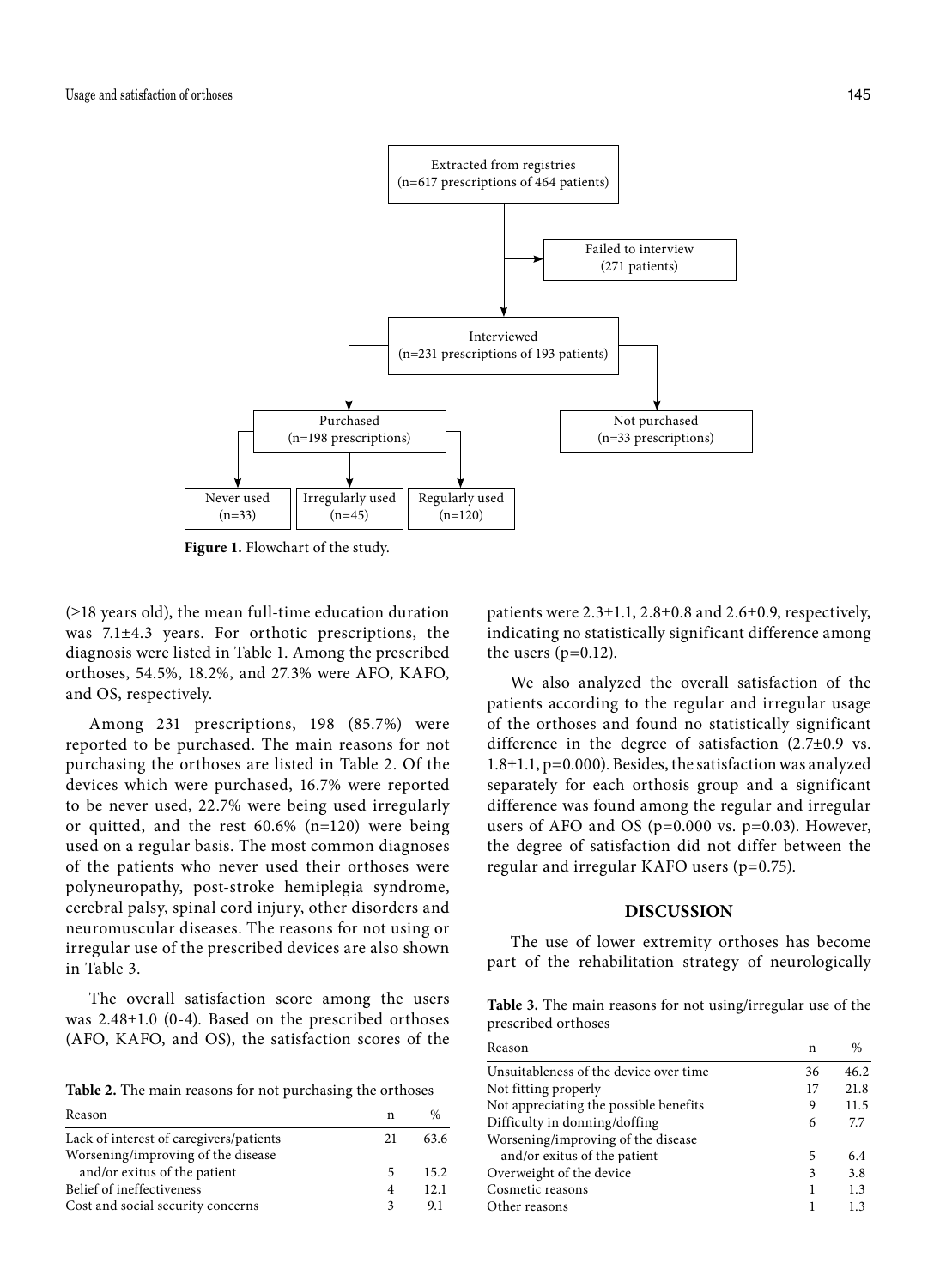disabled patients.[1] Walking aids, custom-made OS, AFOs, and KAFOs are the main assistive devices prescribed to a wide variety of conditions.[1] The orthoses are commonly recommended to improve outcome, overcome mechanical disabilities, and provide independent mobility. To be fully effective, the orthoses must be used by for whom they are prescribed.

Once the orthoses are manufactured, the patients usually attend for the propriety of the devices. Then, they do not attend to the scheduled visits regularly. Therefore, the compliance and satisfaction of the patients may not be able to be determined. Furthermore, data on the compliance or satisfaction of the orthoses have been rarely reported in the current literature. Few studies reported the use of a variety of assistive technology. Dijcks et al.<sup>[6]</sup> investigated the non-use of assistive technology in the Netherlands. They analyzed the assistive devices according to 14 categories including orthoses/OS. Among 210 orthoses/OS users, all were reported to ever use, while 91% used the devices on a regular basis. In our study, 83.3% of the patients were reported to ever use and 60.6% were reported to use the devices regularly. We found that the main reasons for not using the prescribed devices were mainly device-related concerns and patients' recovery. Dijcks et al.[6] also reported their results according to the actual use, compared to expected use, as "more than expected," "as much as expected," and "less than expected." They found that many reasons for nonuse were for the devices among "less than expected users." Concerning the orthoses/OS, similar to our results, the frequent reasons for less than expected use were "disabilities decreased/the problem solved" and "not fit well/caused pain or irritability." The authors speculated that, for some reasons, the actual prevalence of non-use is higher than which was reported in their study. They also advised to further investigate the determinants of non-use more specifically for the certain types of devices. In our study, among the assistive devices, we excluded prostheses, walking aids, insoles and upper extremity orthoses. Only AFOs, KAFOs, and OS were selected from our registries and questioned for the reasons for non-use more specifically and comprehensively.

Regarding the OS, few studies investigated the use and usability in the literature. Varying rates of non-use have been reported to be 20 to 25% for the first-time users and 4-19% for experienced users.[7] In a study investigating the use and usability of OS

for several pathologies, Van Netten et al.[7] found that 81% of the patients used their OS frequently, 13% occasionally, and 6% did not use their OS three months after delivery. They reported that effectiveness (e.g., change in pain), efficiency (e.g., donning/doffing, fit, ease of walking with OS), and satisfaction (e.g., the patient's opinion of the cosmetics of OS) were significantly better in the frequent user group. In our study, the regular use of OS was 70.4% and the degree of satisfaction was significantly higher among the regular users. In another study by van Netten et al.,<sup>[8]</sup> patients' expectations and actual usage of OS were investigated. They demonstrated that the expectations of the patients who frequently used their OS were in consistent with their experiences. However, the expectations of the patients who did not use their OS were much higher than their experiences.

In another study, Vinci and Gargiulo<sup>[9]</sup> investigated the compliance with AFO in Charcot-Marie-Tooth disease (CMT). In this study, 25 patients with CMT disease were prescribed AFO for dropped foot. The authors reported that 12 patients (48%) did not purchase the devices and only five patients (20%) used AFOs. They concluded that the compliance with AFOs was poor and the reasons to discard AFOs were that the AFOs highlighted their disability, were not essential for their limited daily walking and were uncomfortable. On the other hand, in our study group, 14.7% of prescribed devices were not purchased and the main reasons were a lack of interest of the caregivers/patients, worsening/ improving of the disease, belief of ineffectiveness, and cost/social security concerns.

Furthermore, in another study investigating the assistive technology abandonment, 227 adults with various disabilities responded to a survey on device selection, acquisition, performance, and use.<sup>[10]</sup> The results of the study showed that 29.3% of all devices were abandoned and mobility aids were more frequently abandoned devices. The authors reported four major factors which were significantly related to abandonment: lack of consideration of user opinion in selection, easy device procurement, poor device performance, and change in user needs or priorities. The authors, therefore, suggested emphasizing consumer engagement and long-term needs of consumers to reduce device abandonment and enhance the satisfaction of the users.

Nonetheless, there are some limitations to our study. Relatively small number of questioned orthoses and not including specific types of orthoses or diseases